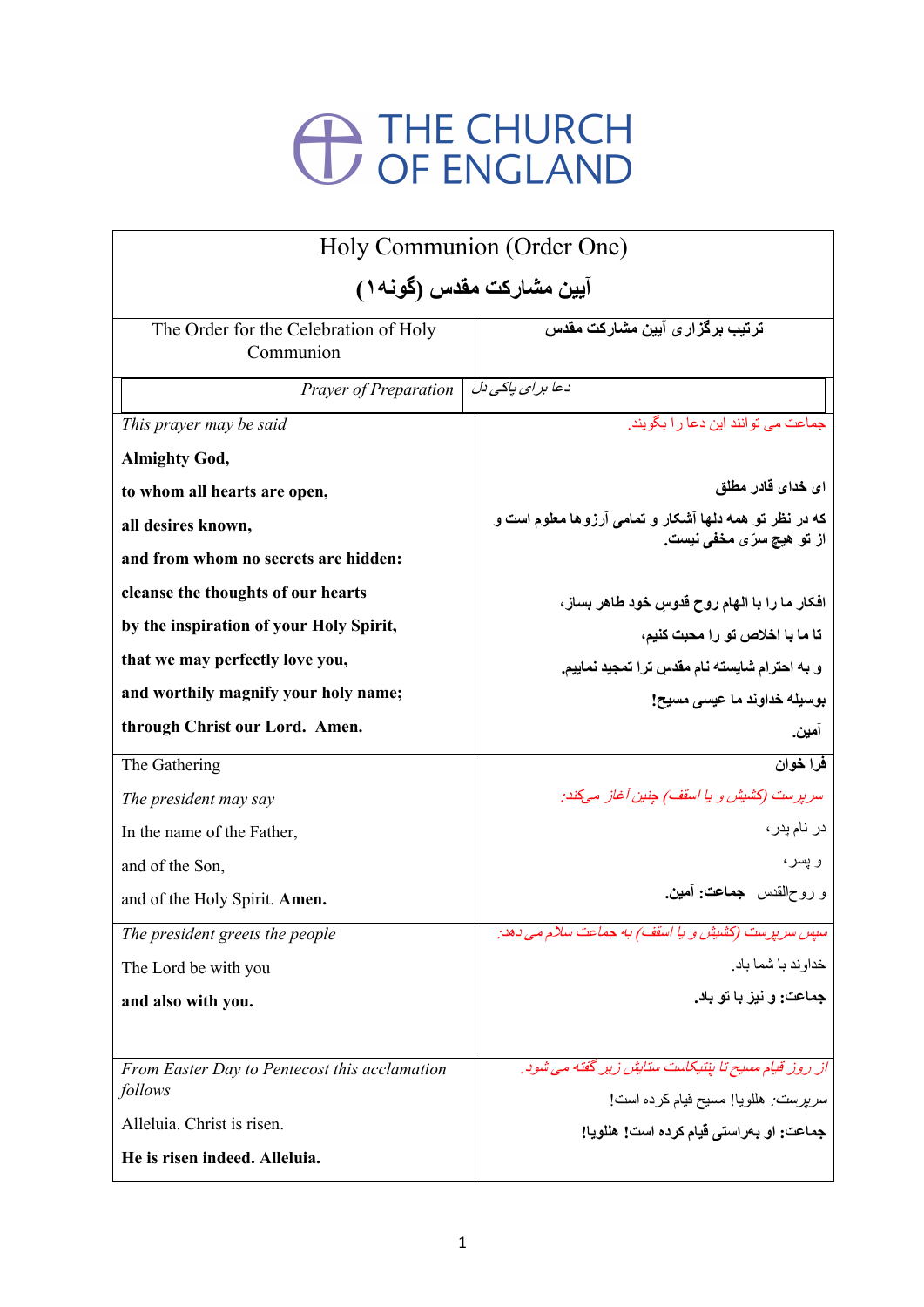| Words of welcome or introduction may be said.                                           | سر پر ست (کشیش و یا اسقف <i>) به جماعت خوشآمد می گوید و</i>                            |
|-----------------------------------------------------------------------------------------|----------------------------------------------------------------------------------------|
|                                                                                         | مراسم را معرفی میکند.                                                                  |
| Prayers of Penitence                                                                    | د عای توبه                                                                             |
| A minister uses a seasonal invitation to confession<br>or these or other suitable words | يکی از خادمين بر حسب تقويم کليسايی و به فراخور زمان،<br>جماعت را به اعتراف دعوت میکند. |
| God so loved the world                                                                  | خدا جهان ر ا آنقدر محبت نمود،                                                          |
| that he gave his only Son Jesus Christ                                                  | که پسر یگانه خود، عیسی مسیح، را داد                                                    |
| to save us from our sins,                                                               | تا ما را از گناهانمان نجات بخشد،                                                       |
| to be our advocate in heaven,                                                           | و در أسمان شفيع و مدافع ما باشد،                                                       |
| and to bring us to eternal life.                                                        | و زندگی جاودان را بر ای ما به ار مغان آوَرَد.                                          |
| Let us confess our sins in penitence and faith,                                         | حال بیایید با ایمان و با روحی توبهکار به گناهان خود اعتراف<br>كنيم،                    |
| firmly resolved to keep God's commandments                                              | و با عزمى راسخ احكام خدا را اطاعت نمائيم،                                              |
| and to live in love and peace with all.                                                 | و در محبت و صلح با یکدیگر زندگی کنیم.                                                  |
|                                                                                         |                                                                                        |
| <b>Almighty God, our heavenly Father,</b>                                               | خدای قادر مطلق، یدر آسمانی،                                                            |
| we have sinned against you                                                              | ما عليه تو و عليه همسايه گان خود، بخاطر سهل انگار ي،                                   |
| and against our neighbour                                                               | ضعف و خطاهای عمدی،                                                                     |
| in thought and word and deed,                                                           | در یندار ، گفتار و کردار گناه ورزیدهایم،                                               |
| through negligence, through weakness,                                                   | واقعا يشيمانيم،<br>و از تمامی گناهانمان به نزد تو توبه میکنیم.                         |
| through our own deliberate fault.                                                       | بەخاطر يسرت عيسى مسيح،                                                                 |
| We are truly sorry                                                                      | که برای گناهان ما مرد،                                                                 |
| and repent of all our sins.                                                             | كَناهان كَذْشتهُ ما را ببخش                                                            |
| For the sake of your Son Jesus Christ,                                                  | و عطا فرما که در تازه گی حیات،                                                         |
| who died for us,                                                                        | برای جلال نام مقدست،                                                                   |
| forgive us all that is past                                                             | تو را خدمت کنیم                                                                        |
| and grant that we may serve you in newness of<br>life to the glory of your name. Amen.  | و نام تو را جلال دهيم. آمين.                                                           |
| (or)                                                                                    | (یا)                                                                                   |
| Most merciful God,                                                                      | خدای رحیم و بخشنده،                                                                    |
| <b>Father of our Lord Jesus Christ,</b>                                                 | پدر خداوند ما عی <i>سی</i> مسیح،                                                       |
| we confess that we have sinned                                                          | اعتراف میکنیم که در پندار، گفتار و کردار بر خلاف رضای تو                               |
| in thought, word and deed.                                                              | گناه ورزیده ایم،                                                                       |
| We have not loved you with our whole heart.                                             | تو را به تمامی دل محبت ننموده ایم                                                      |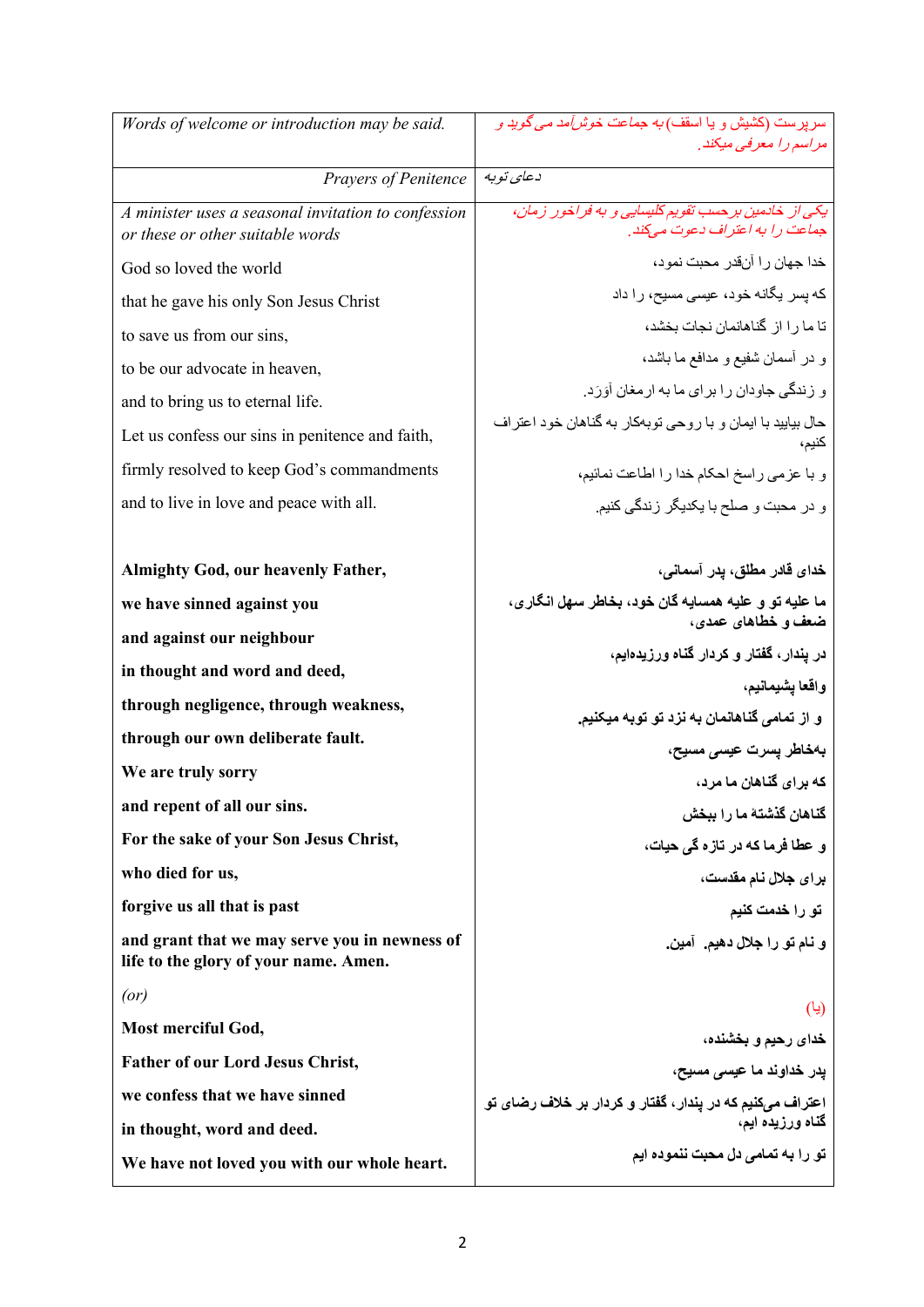| We have not loved our neighbours as                                        | و نه همسايه خود را چون نفس خويش،                                                       |
|----------------------------------------------------------------------------|----------------------------------------------------------------------------------------|
| ourselves.                                                                 | بر حسب رحمت عظیم خود                                                                   |
| In your mercy                                                              | بر ما رحم فرما                                                                         |
| forgive what we have been,                                                 | و ما را از گناهانمان باک گردان.                                                        |
| help us to amend what we are,                                              | ما را كمك كن تا بر تقصيرات خود غلبه بيابيم،                                            |
| and direct what we shall be;                                               |                                                                                        |
| that we may do justly,                                                     | و ما را در آنچه باید بشویم، هدایت فرما،                                                |
| love mercy,                                                                | تا اعمالمان عادلانه گر دد،                                                             |
| and walk humbly with you, our God.                                         | دوستداران رحمت شويم،                                                                   |
| Amen.                                                                      | و با تو، ای خداوند، با فروتنی گام برداریم.                                             |
|                                                                            | آمين.                                                                                  |
| Or, with suitable penitential sentences, the Kyrie<br>eleison may be used. | the Kyrie مصنين مي توانيد از جملات مناسب مانند<br>Eleison براى اداى توبه استفاده كنيد. |
| Lord, have mercy.                                                          | خداوندا رحم فرما.                                                                      |
| Lord, have mercy.                                                          | خداوندا رحم فرما.                                                                      |
| Christ, have mercy.                                                        | مسيحا رحم فرما.                                                                        |
| Christ, have mercy.                                                        | مسيحا رحم فرما.                                                                        |
| Lord, have mercy.                                                          | خداوندا رحم فرما.                                                                      |
| Lord, have mercy.                                                          | خداوندا رحم فرما.                                                                      |
| The president says                                                         | سیس سر پر ست مےگوید:                                                                   |
| Almighty God,                                                              | خدای قادر مطلق که توبه کاران واقعی را می بخشد،                                         |
| who forgives all who truly repent,                                         | بر شما رحم فرماید و گناهان شما را ببخشد،                                               |
| have mercy upon you,                                                       | و شما را از قید هر گناهی آزاد کر ده،                                                   |
| pardon and deliver you from all your sins,                                 | و شما را در هر نیکویی تائید و تقویت نماید،                                             |
| confirm and strengthen you in all goodness,                                | و در حيات جاوداني نگاهدار د؛                                                           |
| and keep you in life eternal;                                              | به وسيله خداوند ما عيسى مسيح.                                                          |
| through Jesus Christ our Lord. Amen.                                       | آمين!                                                                                  |
| Gloria in Excelsis                                                         | Gloria in Excelsis                                                                     |
| The Gloria in excelsis may be used.                                        | در این جا سرود Gloria in excelsis (جلال بر خداوند در<br>اعلٰی علیین) سروده می شود.     |
|                                                                            | خدا را در اعلی علیین جلال،                                                             |
| Glory to God in the highest,                                               | و قوم او را بر زمین سلامت باد.                                                         |
| and peace to his people on earth.                                          | ای خداوند قادر مطلق و یدر ،                                                            |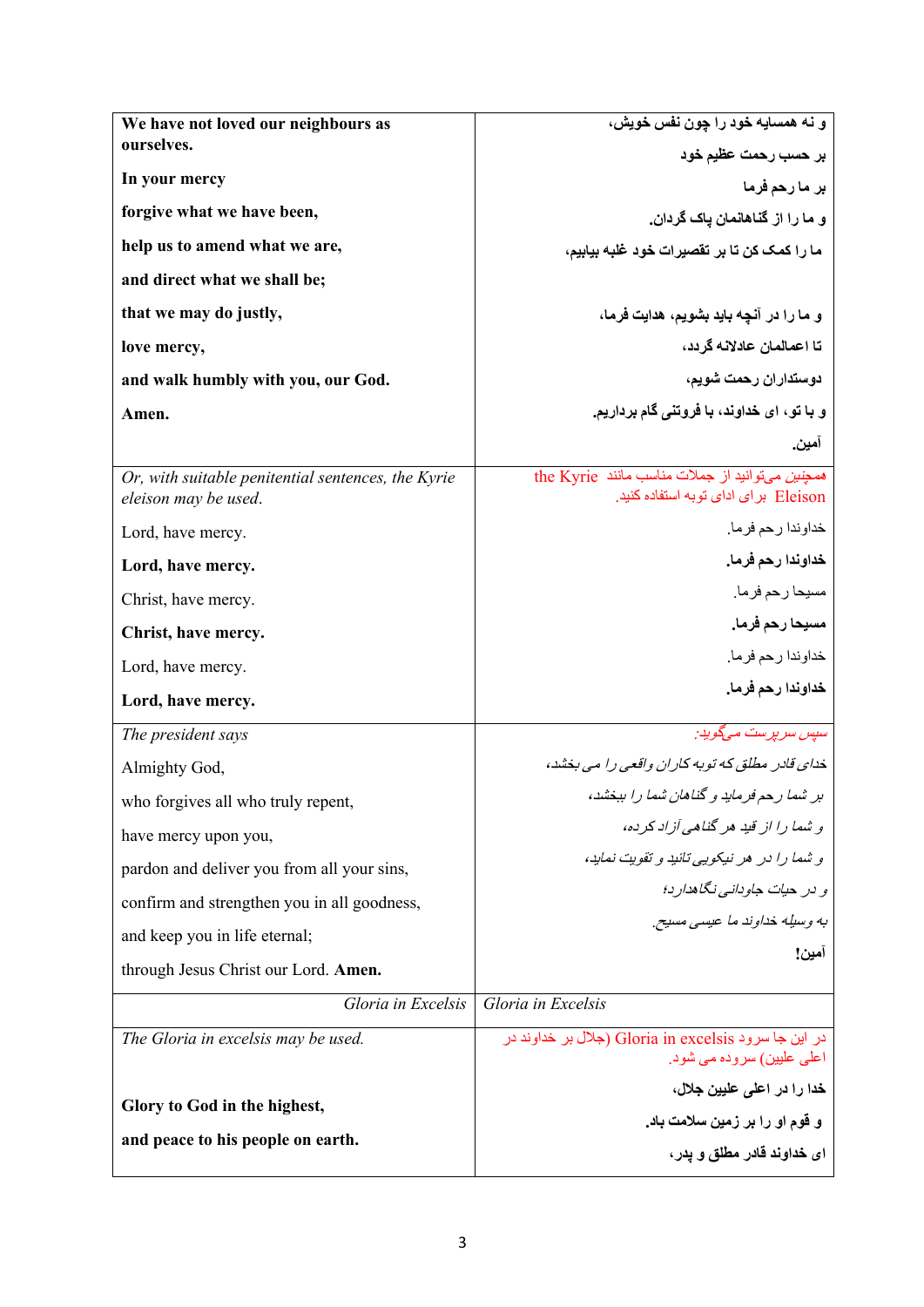| Lord God, heavenly King,                                                                                          | تو را پرستش مینمائیم،                                |
|-------------------------------------------------------------------------------------------------------------------|------------------------------------------------------|
| almighty God and Father,                                                                                          | و تو را سیاس می گوئیم،                               |
| we worship you, we give you thanks,                                                                               | تو را بجهت جلالت ستايش م <i>ي</i> كنيم.              |
| we praise you for your glory.                                                                                     |                                                      |
|                                                                                                                   | ا <i>ی</i> خداوند عی <i>سی</i> مسیح، پسر یگانه یدر ، |
| Lord Jesus Christ, only Son of the Father,                                                                        | خداوند خدا، بر ه خدا،                                |
| Lord God, Lamb of God,                                                                                            | ای که گناه جهان را بر میداری:                        |
| you take away the sin of the world:                                                                               | بر ما ترحم فرما.                                     |
| have mercy on us;                                                                                                 | ای که بر دست راست یدر نشسته ای:                      |
| you are seated at the right hand of the Father:                                                                   | دعای ما را بیذیر .                                   |
| receive our prayer.                                                                                               |                                                      |
|                                                                                                                   | زيرا تو تنها قدوسی،                                  |
| For you alone are the Holy One,                                                                                   | تو تنها خداوندي،                                     |
|                                                                                                                   | تو تنها ای عیسی مسیح،                                |
| you alone are the Lord,                                                                                           | با روح القدس،                                        |
| you alone are the Most High, Jesus Christ,                                                                        | در جلال خدای یدر متعال ه <i>ستی.</i>                 |
| with the Holy Spirit,                                                                                             | آمين.                                                |
| in the glory of God the Father.                                                                                   |                                                      |
| Amen.                                                                                                             |                                                      |
| The Collect                                                                                                       | دعای مخصوص همان روز بر اساس تقویم کلیسا              |
| The president introduces a period of silent prayer<br>with the words 'Let us pray' or a more specific<br>bidding. | سپس کشیش مے گوید: بیایید در سکوت دعا کنیم.           |
| The Collect is said, and all respond                                                                              | پس از دعای روز همه در پاسخ میگویند:                  |
| Amen.                                                                                                             | أمين.                                                |
|                                                                                                                   | The Liturgy of the Word                              |
| آيين كلام                                                                                                         |                                                      |
| Readings                                                                                                          | قرائت متنونی از کتاب مقدس                            |
| Either one or two readings from Scripture                                                                         | یک و یا دو قرائت قبل از خواندن انجیل خوانده می شود.  |
| precede the Gospel reading.                                                                                       | در پایان خواننده کلام می گوید:                       |
| At the end of each the reader may say                                                                             | این است کلام خداوند.                                 |
| This is the word of the Lord.                                                                                     | و جماعت ميگويند:                                     |
| <b>Thanks be to God.</b>                                                                                          | سپاس بر خدا باد.                                     |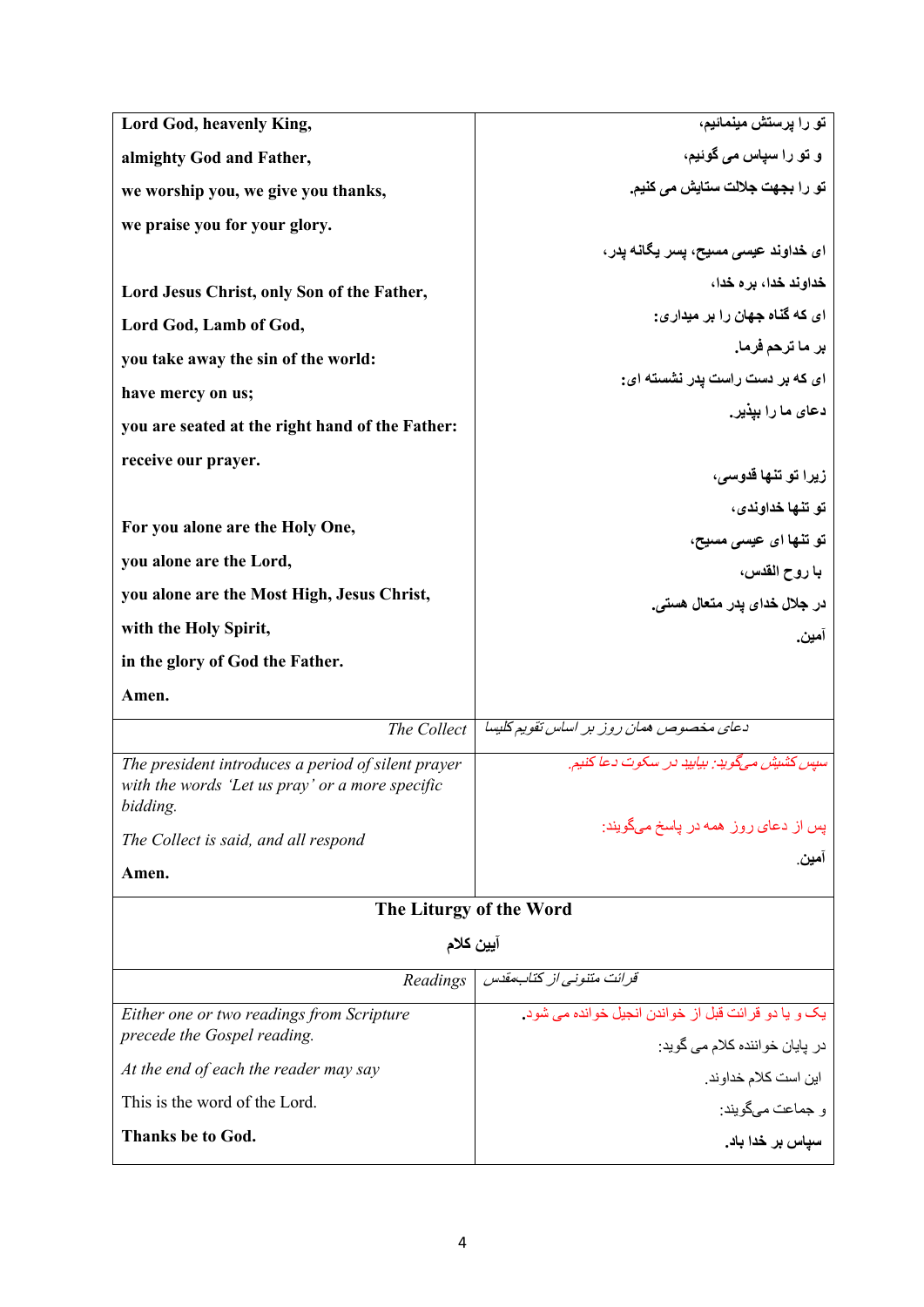| <b>Gospel Reading</b>                                                                                                                                                                 | قر ائت انجيل                                                                                                                                                                                                 |
|---------------------------------------------------------------------------------------------------------------------------------------------------------------------------------------|--------------------------------------------------------------------------------------------------------------------------------------------------------------------------------------------------------------|
| An acclamation may herald the Gospel reading.<br>When the Gospel is announced the reader says<br>Hear the Gospel of our Lord Jesus Christ<br>according to N.<br>Glory to you, O Lord. | با یک پیش در آمدی (خواندن یک سرود) می توان به استقبال<br>انجيل رفت.<br>وبعد خواننده انجيل مي گويد:<br>اين است انجيل خداوندمان عيسى مسيح بر اساس (اسم انجيل<br>و جماعت مے گویند:<br>جلال بر تو باد ای خداوند. |
| At the end                                                                                                                                                                            | در پایان،                                                                                                                                                                                                    |
| This is the Gospel of the Lord.                                                                                                                                                       | شخص پس از قرائت انجیل میگوید: این است انجیل خداوند.                                                                                                                                                          |
| Praise to you, O Christ.                                                                                                                                                              | و جماعت: سیاس بر تو ای مسیح.                                                                                                                                                                                 |
| Sermon                                                                                                                                                                                | موعظه                                                                                                                                                                                                        |
| The Creed                                                                                                                                                                             | قانون ابمان                                                                                                                                                                                                  |
| On Sundays and Principal Holy Days an<br>authorized translation of the Nicene Creed is<br>used.                                                                                       | در روز یکشنبه، و روز های خاص طبق تقویم کلیسایی، ترجمهٔ<br>دقیق و معتبری از اعتقادنامهٔ نیقیه قرائت مه شود.                                                                                                   |
| We believe in one God,                                                                                                                                                                | ما ایمان داریم به یک خدای واحد،                                                                                                                                                                              |
| the Father, the Almighty,                                                                                                                                                             | پدر قادر مطلق،                                                                                                                                                                                               |
| maker of heaven and earth,                                                                                                                                                            | خالق آسمان و زمین                                                                                                                                                                                            |
| of all that is,                                                                                                                                                                       | و  همهٔ چیز های دیدنی و  نادیدنی.                                                                                                                                                                            |
| seen and unseen.                                                                                                                                                                      |                                                                                                                                                                                                              |
| We believe in one Lord, Jesus Christ,                                                                                                                                                 | ما ایمان داریم به یک خداوند، عیسی مسیح،                                                                                                                                                                      |
| the only Son of God,                                                                                                                                                                  | يسر يگانهٔ خدا،                                                                                                                                                                                              |
| eternally begotten of the Father,                                                                                                                                                     | مولودِ جاودانی از یدر ،                                                                                                                                                                                      |
| God from God, Light from Light,                                                                                                                                                       | نور از نور، خدای حقیقی از خدای حقیقی،                                                                                                                                                                        |
| true God from true God,                                                                                                                                                               | که مولود است و مخلوق نی،                                                                                                                                                                                     |
| begotten, not made,                                                                                                                                                                   | و او را با يدر يک ذات است.                                                                                                                                                                                   |
| of one Being with the Father;                                                                                                                                                         |                                                                                                                                                                                                              |
| through him all things were made.                                                                                                                                                     | بوسيله او همه چيز وجود يافت.                                                                                                                                                                                 |
| For us and for our salvation he came down                                                                                                                                             | او بهخاطر ما آدمیان و برای نجات ما از آسمان نزول کرد،                                                                                                                                                        |
| from heaven,                                                                                                                                                                          | و به قدرت روحالقدس از مریم باکره متولد شده،<br>بشر گردید.                                                                                                                                                    |
| was incarnate from the Holy Spirit and the<br><b>Virgin Mary</b>                                                                                                                      | و به خاطر ما، در حکومت ینطیوس ییلاطس مصلوب شد،                                                                                                                                                               |
|                                                                                                                                                                                       |                                                                                                                                                                                                              |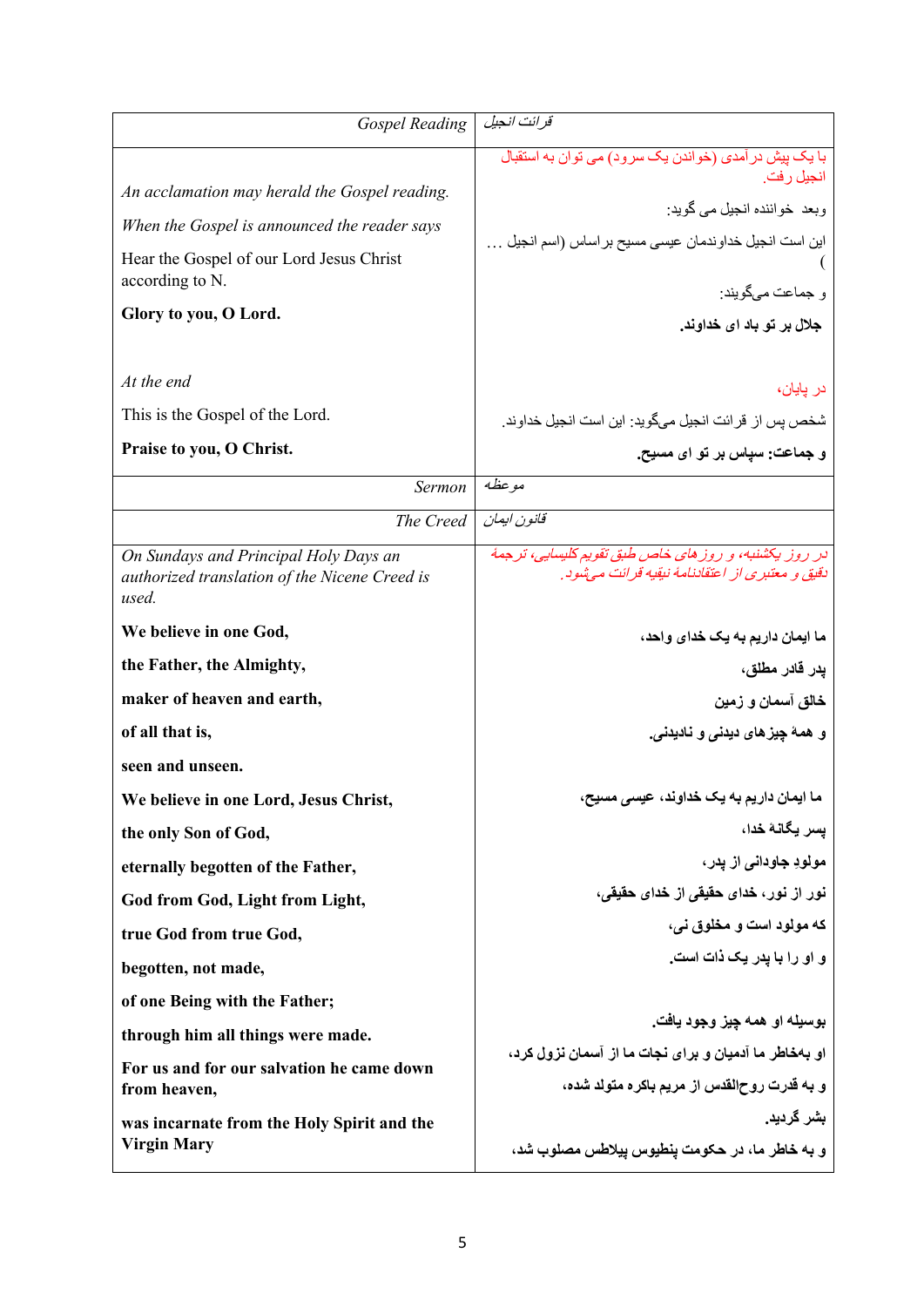| and was made man.                                                | رنج کشیده، مرد و مدفون گشت.                                                                |
|------------------------------------------------------------------|--------------------------------------------------------------------------------------------|
| For our sake he was crucified under Pontius                      | در روز سوم از مردگان برخاسته،                                                              |
| Pilate;                                                          | كتب مقدسه را به انجام رسانيد.                                                              |
| he suffered death and was buried.                                | و به آسمان صعود نموده،                                                                     |
| On the third day he rose again                                   | به دست راست یدر نشسته است.                                                                 |
| in accordance with the Scriptures;                               | بار دیگر با جلال می اید،                                                                   |
| he ascended into heaven                                          | تا زندگان و مردگان را داور ی نمایید؛                                                       |
| and is seated at the right hand of the Father.                   | و ملکوت او را انتها نخواهد بود.                                                            |
| He will come again in glory to judge the living<br>and the dead, | ما ايمان داريم به روحالقدس،                                                                |
| and his kingdom will have no end.                                | خداوند و بخشندهٔ حیات،                                                                     |
|                                                                  | که از پدر و پسر صادر م <i>ی</i> شود.                                                       |
| We believe in the Holy Spirit,                                   | و با یدر و یسر او را عبادت و تمجید می باید کرد.                                            |
| the Lord, the giver of life,                                     | او بوسيلهء انبيا تكلم كرده است.                                                            |
| who proceeds from the Father and the Son,                        |                                                                                            |
|                                                                  |                                                                                            |
| who with the Father and the Son is worshipped<br>and glorified,  | ما ايمان داريم به كليسا واحد جامع مقدس رسولان.<br>و به یک تعمید برای آمرزش گناهان معتقدیم. |
| who has spoken through the prophets.                             | و قيامت مردگان و حيات عالم آينده را انتظار مي كشيم.                                        |
| We believe in one holy catholic and apostolic<br>Church.         | آمين.                                                                                      |
| We acknowledge one baptism for the<br>forgiveness of sins.       |                                                                                            |
| We look for the resurrection of the dead,                        |                                                                                            |
| and the life of the world to come.                               |                                                                                            |
| Amen.                                                            |                                                                                            |
| Or                                                               | و بیا اعتقادنامه رسولان:                                                                   |
| I believe in God, the Father almighty,                           | من ايمان دارم به خداى پدر قادر مطلق،                                                       |
| creator of heaven and earth.                                     | خالق آسمان و زمين.                                                                         |
| I believe in Jesus Christ, his only Son, our                     | من ايمان دارم به يسر يگانه او خداوند ما عيسى مسيح،                                         |
| Lord,                                                            | که به واسطه روح القدس در رحم قرار گرفت،                                                    |
| who was conceived by the Holy Spirit,                            | و از مریم باکره متولد شد،                                                                  |
| born of the Virgin Mary,                                         | و در حکومت ينطيوس ييلاطس رنج کشيد،                                                         |
| suffered under Pontius Pilate,                                   | مصلوب شد، مرد و مدفون گر دید،                                                              |
| was crucified, died, and was buried;                             | و به عالم مردگان نزول کرد.                                                                 |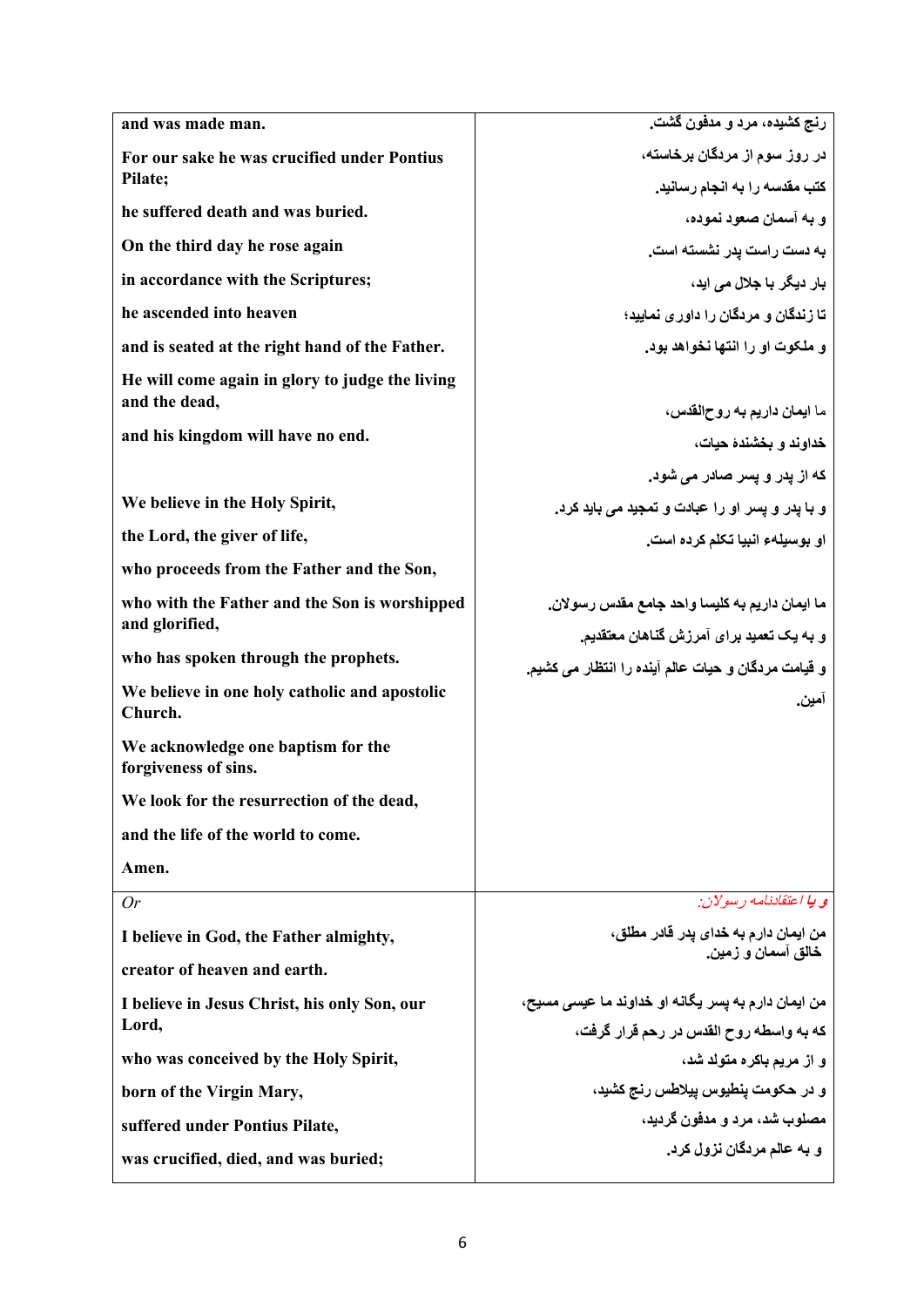| he descended to the dead.                             | در روز سوم از مردگان برخاست،                       |
|-------------------------------------------------------|----------------------------------------------------|
| On the third day he rose again;                       | به آسمان صعود نموده،                               |
| he ascended into heaven,                              | و به دست راست خدای پدر قادر مطلق نشسته است،        |
| he is seated at the right hand of the Father,         | و از آنجا خواهد آمد                                |
| and he will come to judge the living and the<br>dead. | تا زندگان و مردگان را داور ی نماید.                |
|                                                       |                                                    |
|                                                       | من ايمان دارم به روح القدس،                        |
| I believe in the Holy Spirit,                         | به كليساى مقدس جامع،                               |
| the holy catholic Church,                             | به شرکت مقدسین،                                    |
| the communion of saints,                              | به آمرزش گذاهان،                                   |
| the forgiveness of sins,                              | به قیامت مر دگان،                                  |
| the resurrection of the body,                         | و حيات جاو دان.                                    |
| and the life everlasting.                             | امين                                               |
| Amen.                                                 |                                                    |
| Prayers of Intercession                               | دعاهای شفاعت                                       |
| These responses may be used                           | جماعت یکی از باسخهای زیر را در طول دعاها می توانند |
| Lord, in your mercy                                   | استفاده كنند                                       |
| hear our prayer.                                      | از رحمت خود، خداوندا،                              |
| (or)                                                  | دعاى ما را اجابت فرما.                             |
| Lord, hear us.                                        | (یا)                                               |
| Lord, graciously hear us.                             | صدای ما را بشنو،                                   |
|                                                       | خداوندا از رحمت خود صدای ما را بشنو.               |
| And at the end                                        | و در پایان دعای زیر گفته می شود.                   |
| Merciful Father,                                      | از رحمت خود خداوند،                                |
| accept these prayers                                  | این دعاها <i>ی</i> ما را بپذیر ،                   |
| for the sake of your Son,                             | بخاطر يسرت،                                        |
| our Saviour Jesus Christ.                             | نجات دهنده ما، عی <i>سی</i> مسیح.                  |
| Amen.                                                 | امبن                                               |
| The Liturgy of the Sacrament                          |                                                    |
| آيين مشاركت مقدس                                      |                                                    |
| und The Peace                                         |                                                    |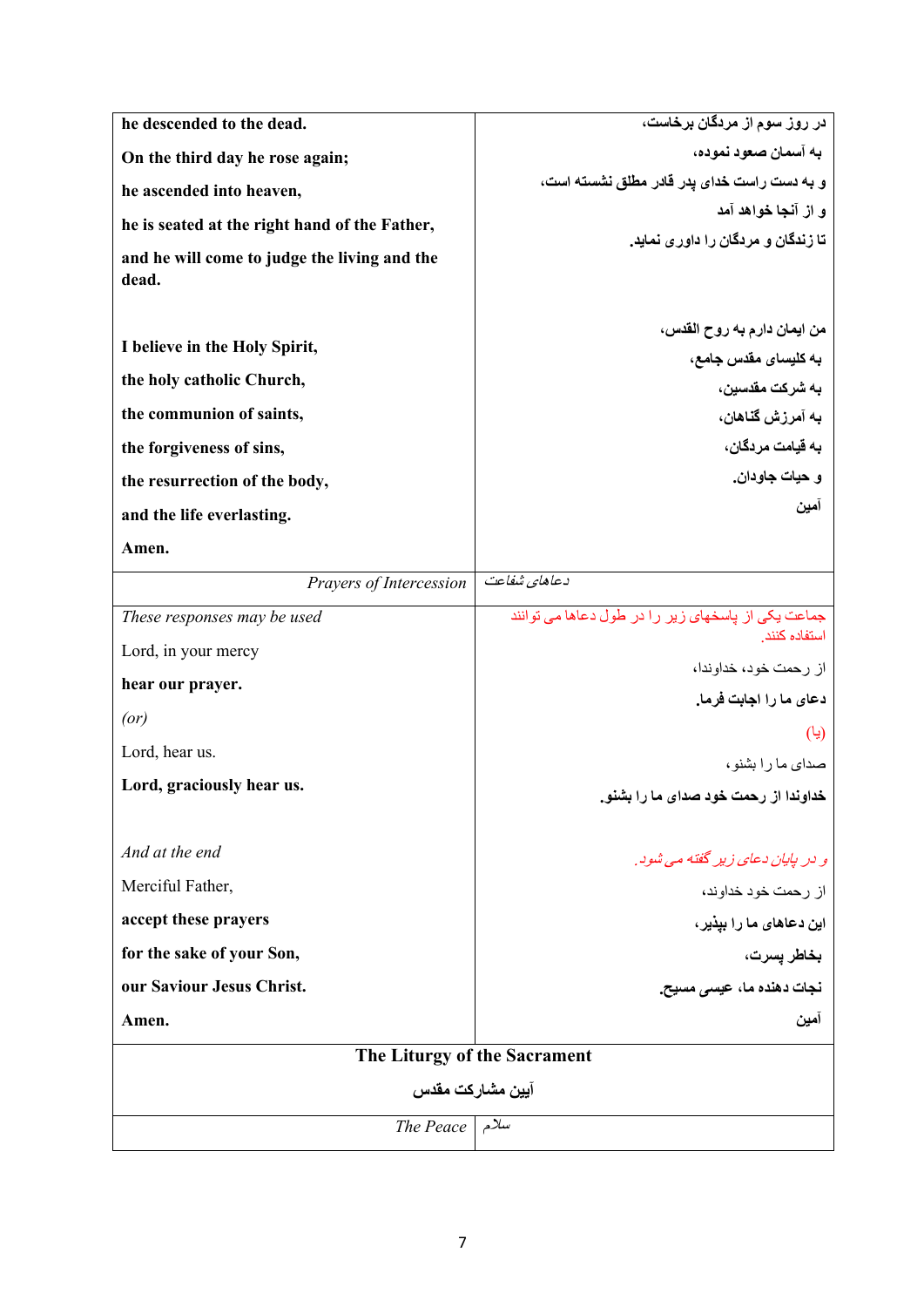| The president may introduce the Peace with a<br>suitable sentence, and then says                                                                                                              | سرپرست با جملات مناسب صلح و سلامتی خداوند را بر<br>جماعت اعلام مىكند:                                                                                                                                                                                           |
|-----------------------------------------------------------------------------------------------------------------------------------------------------------------------------------------------|-----------------------------------------------------------------------------------------------------------------------------------------------------------------------------------------------------------------------------------------------------------------|
| The peace of the Lord be always with you                                                                                                                                                      | ص <i>لح و سلامتی</i> خداوند همیشه با شما باد                                                                                                                                                                                                                    |
| and also with you.                                                                                                                                                                            | و جماعت: و همچنین با شما باد.                                                                                                                                                                                                                                   |
| These words may be added<br>Let us offer one another a sign of peace.<br>All may exchange a sign of peace.<br>Preparation of the Table<br>Taking of the Bread and Wine<br>A hymn may be sung. | سپس عبارات زیرا را می توان اضافه کرد.<br>بیایید صلح و سلامتی خداوند را به یکدیگر اعلام کنیم.<br>جماعت صلح و سلامتی خداوند را به همدیگر هدیه می کنند.<br>آماده كر دن ميز مقدس<br>(آوردن و گذاشتن نان و شراب بر روی میز مقدس)<br>می توان سرودی را در اینجا خواند. |
| The gifts of the people may be gathered and<br>presented.                                                                                                                                     | جمعآوری هدایا و دعا برای برکت هدایا،                                                                                                                                                                                                                            |
| The table is prepared and bread and wine are<br>placed upon it.                                                                                                                               | آمادهسازی میز مقدس با قرار دادن نان و شراب بر آن،<br>یک و یا دوتا از دعاهای مخصوص را در حین آمادهسازی میز                                                                                                                                                       |
| One or more of the prayers at the preparation of<br>the table may be said.                                                                                                                    | مقدس مے توان گفت.                                                                                                                                                                                                                                               |
| The president takes the bread and wine.                                                                                                                                                       | سرپرست نان و شراب را از روی میز برمیدارد.                                                                                                                                                                                                                       |
|                                                                                                                                                                                               | <b>The Eucharistic Prayer</b>                                                                                                                                                                                                                                   |
| دعاي شكرگزاري                                                                                                                                                                                 |                                                                                                                                                                                                                                                                 |
|                                                                                                                                                                                               | Prayer A                                                                                                                                                                                                                                                        |
| The Lord be with you                                                                                                                                                                          | سر بر ست: خداو ند با شما باد                                                                                                                                                                                                                                    |
| and also with you.                                                                                                                                                                            | جماعت: و همچنین با شما باد                                                                                                                                                                                                                                      |
| Lift up your hearts.                                                                                                                                                                          | سریرست: دلهای خود را بهسوی او برافرازید.                                                                                                                                                                                                                        |
| We lift them to the Lord.                                                                                                                                                                     | جماعت: به سوی خداوند بر می افرازیم.                                                                                                                                                                                                                             |
| Let us give thanks to the Lord our God.                                                                                                                                                       | سر پر ست: خداوند خدای خود ر ا شکر گوییم.<br>جماعت: شکر و سپاس او را سزاست.                                                                                                                                                                                      |
| It is right to give thanks and praise.                                                                                                                                                        | هر أينه شايسته و مناسب،                                                                                                                                                                                                                                         |
|                                                                                                                                                                                               | و بر ما واجب است،                                                                                                                                                                                                                                               |
| It is indeed right,                                                                                                                                                                           | که در همه وقت و همه جا،                                                                                                                                                                                                                                         |
| it is our duty and our joy,                                                                                                                                                                   |                                                                                                                                                                                                                                                                 |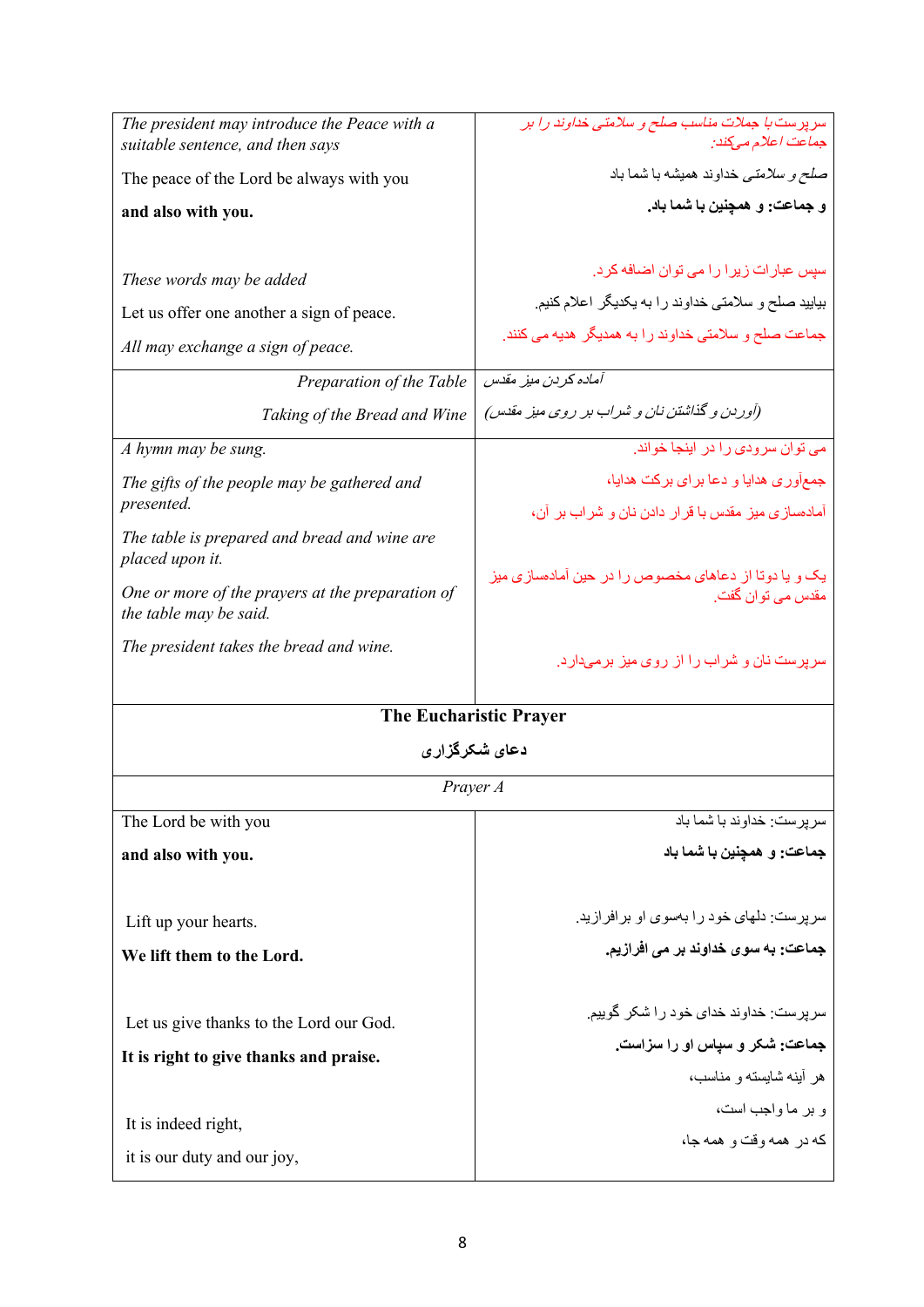| at all times and in all places                                                                                                                                                                             | تو راتوسط پسرت،                                                                                                                                                                                                 |
|------------------------------------------------------------------------------------------------------------------------------------------------------------------------------------------------------------|-----------------------------------------------------------------------------------------------------------------------------------------------------------------------------------------------------------------|
| to give you thanks and praise,                                                                                                                                                                             | عیسی مسیح، شکر و سیاس گوییم،                                                                                                                                                                                    |
| holy Father, heavenly King,                                                                                                                                                                                | اي پدر قدوس،                                                                                                                                                                                                    |
| almighty and eternal God,                                                                                                                                                                                  | يادشاه أسمانى،                                                                                                                                                                                                  |
| through Jesus Christ your Son our Lord.                                                                                                                                                                    | خدای سر مَدی، خدای قادر ِ مطلق ِ                                                                                                                                                                                |
| The following may be omitted if a Short Proper<br>Preface is used                                                                                                                                          | اگر مقدمهٔ مناسبی آماده کردهاید، میتوانید این قسمت را حذف<br>کنید ِ                                                                                                                                             |
| For he is your living Word;                                                                                                                                                                                | زیرا او کلام زندهٔ توست؛                                                                                                                                                                                        |
| through him you have created all things from the                                                                                                                                                           | تو از أغاز                                                                                                                                                                                                      |
| beginning,                                                                                                                                                                                                 | همه چيز را بواسطهٔ اوخلق كردي،                                                                                                                                                                                  |
| and formed us in your own image.                                                                                                                                                                           | و ما را به شباهت خود آفر بدی.                                                                                                                                                                                   |
| Through him you have freed us from the slavery<br>of sin,<br>giving him to be born of a woman and to die<br>upon the cross;<br>you raised him from the dead<br>and exalted him to your right hand on high. | تو بهواسطهٔ او ما را از اسارت گناه ر ها ساخته،<br>خواستی که تا از یک زن متولد شود<br>و بر صليب بميرد؛<br>و او را از مرگ برخیز انیدی<br>و نا اعلی علیین بالا بردی و بر دست راست خود جلال دادی.<br>تو بەواسطە او، |
| Through him you have sent upon us                                                                                                                                                                          | روح قدوس و زندگی بخش را به ما عطا فرمودی؛                                                                                                                                                                       |
| your holy and life-giving Spirit,                                                                                                                                                                          | و ما را قوم و ملک خاص خود ساختی.                                                                                                                                                                                |
| and made us a people for your own possession.                                                                                                                                                              |                                                                                                                                                                                                                 |
| Short Proper Preface, when appropriate                                                                                                                                                                     | در صورت نیاز مقدمه ای کوتاه گفته می شود.                                                                                                                                                                        |
|                                                                                                                                                                                                            | بنابر این، همر اه با فر شتگان و ملائک مقرب،                                                                                                                                                                     |
| Therefore with angels and archangels,                                                                                                                                                                      | و با تمامى، مخلوفات أسمانى،                                                                                                                                                                                     |
| and with all the company of heaven,                                                                                                                                                                        | نام عظیم و مجید تو را اعلام میداریم،                                                                                                                                                                            |
| we proclaim your great and glorious name,                                                                                                                                                                  | وتو را همیشه می ستاییم و میگوییم:                                                                                                                                                                               |
| for ever praising you and saying:                                                                                                                                                                          |                                                                                                                                                                                                                 |
| Holy, holy, holy Lord,                                                                                                                                                                                     | قدوس، قدوس، قدوس خداوند،                                                                                                                                                                                        |
| God of power and might,                                                                                                                                                                                    | خدای قوت و عظمت،                                                                                                                                                                                                |
| heaven and earth are full of your glory.                                                                                                                                                                   | آسمان و زمین از جلال تو مملو است.                                                                                                                                                                               |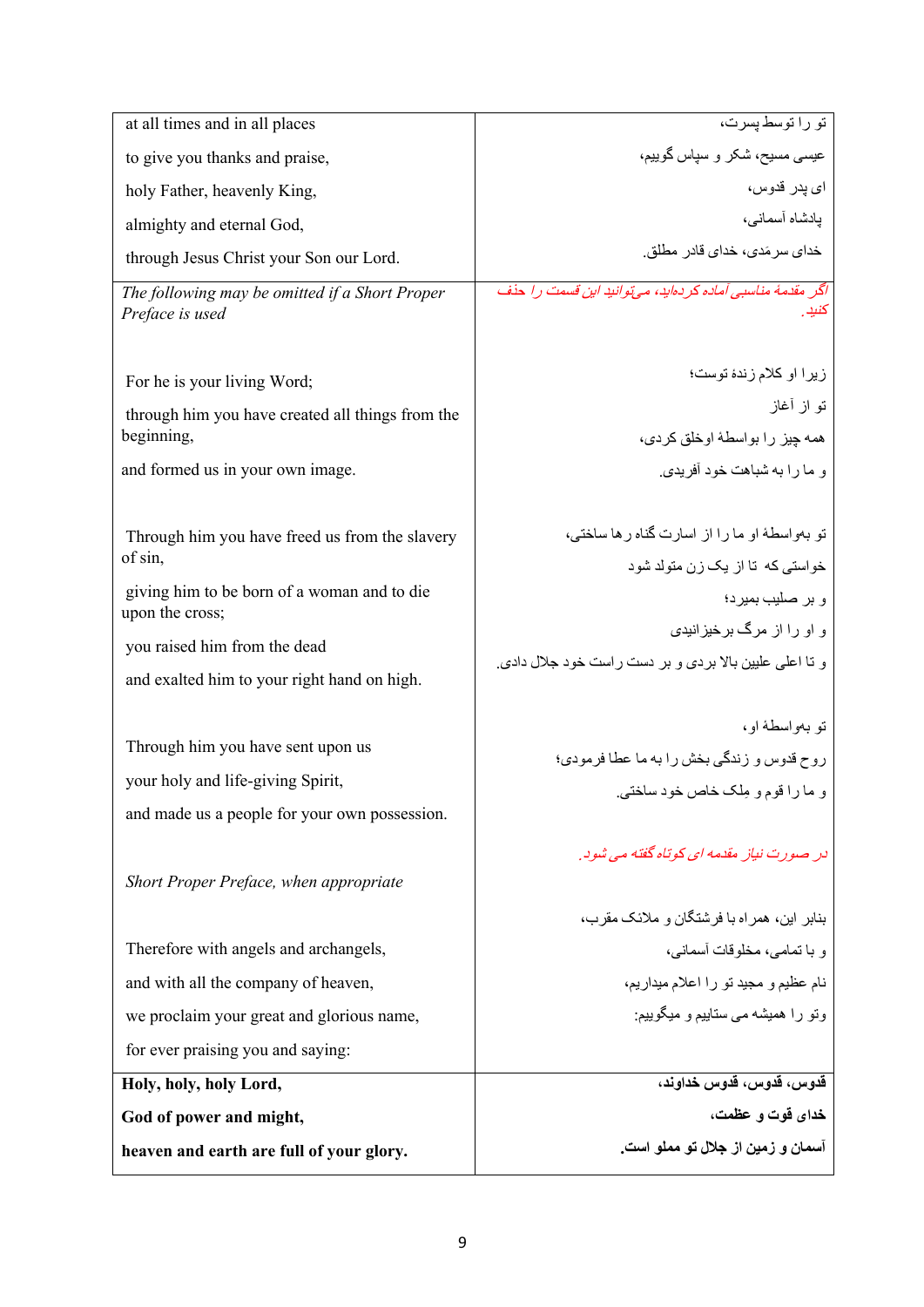| Hosanna in the highest.                                                       | هوشیعانـا، در اعلم علیین.                                         |
|-------------------------------------------------------------------------------|-------------------------------------------------------------------|
| [Blessed is he who comes in the name of the<br>Lord. Hosanna in the highest.] | [مبارک است آنکه به نام خداوند میآید. هوشیعانا، در اعلی<br>عليين.] |
| Accept our praises, heavenly Father,                                          | يدر أسماني، به واسطه يسرت عيسى مسيح، نجات دهنده ما،               |
| through your Son our Saviour Jesus Christ,                                    | ستایش های ما را بیذیر ،                                           |
| and as we follow his example and obey his<br>command,                         | همچنانکه شیوه زندگی او را بیروی، و احکامش را اطاعت می<br>كنيم،    |
| grant that by the power of your Holy Spirit                                   | عطا فرما كه با قدرت روحالقدسات، اين هداياي نان و شراب             |
| these gifts of bread and wine                                                 | براي ما بدن و خون مسيح باشند؛                                     |
| may be to us his body and his blood;                                          | ز پر ا که در همان شبی که او ر ا تسلیم کردند،                      |
| who, in the same night that he was betrayed,                                  | نان را گر فت،                                                     |
| took bread and gave you thanks;                                               | و پس ازشکر تو، أنرا پاره کرد و به شاگردان خود داد و گفت،          |
| he broke it and gave it to his disciples, saying:                             | بگیرید، بخورید؛ این بدن من است که در راه شما داده می شود.         |
| Take, eat; this is my body which is given for you;                            | این ر ۱ به پادگار ی من بهجای آو ر پد.                             |
| do this in remembrance of me.                                                 |                                                                   |
| In the same way, after supper                                                 | همچنین بعد از شام، بیاله را گرفت،                                 |
| he took the cup and gave you thanks;                                          | و تو را شکر کرد و بدیشان داد و گفت:                               |
| he gave it to them, saying:                                                   | همه شما از این بنوشید؛                                            |
| Drink this, all of you;                                                       | زیر ا که این خون پیمان تازه من است که در راه شما و                |
| this is my blood of the new covenant,                                         | بسيارى،<br>بجهت آمرزش گناهان ريخته مي شود.                        |
| which is shed for you and for many for the<br>forgiveness of sins.            | هر وقتے که از این بنوشید،                                         |
| Do this, as often as you drink it,                                            | به پادگار ی من به جای آر پد.                                      |
| in remembrance of me.                                                         |                                                                   |
|                                                                               | نابر این، ای پدر آسمانی،                                          |
| Therefore, heavenly Father,                                                   | ما هديهٔ قرباني او را بهياد ميأوريم                               |
| we remember his offering of himself                                           | که بکبار و برای همه بر صلیب تقدیم شد؛                             |
| made once for all upon the cross;                                             | رستاخیز پر جلال و صعود باشکوه او را اعلام می کنیم،                |
| we proclaim his mighty resurrection and glorious<br>ascension;                | و بازگشت او را در جلال انتظار می کشیم.<br>و با این نان و شراب     |
| we look for the coming of your kingdom,                                       | یادبود پسرت عیسی مسیح، منجیمان را گرامی میداریم.                  |
| and with this bread and this cup                                              |                                                                   |
| we make the memorial of Christ your Son our<br>Lord.                          |                                                                   |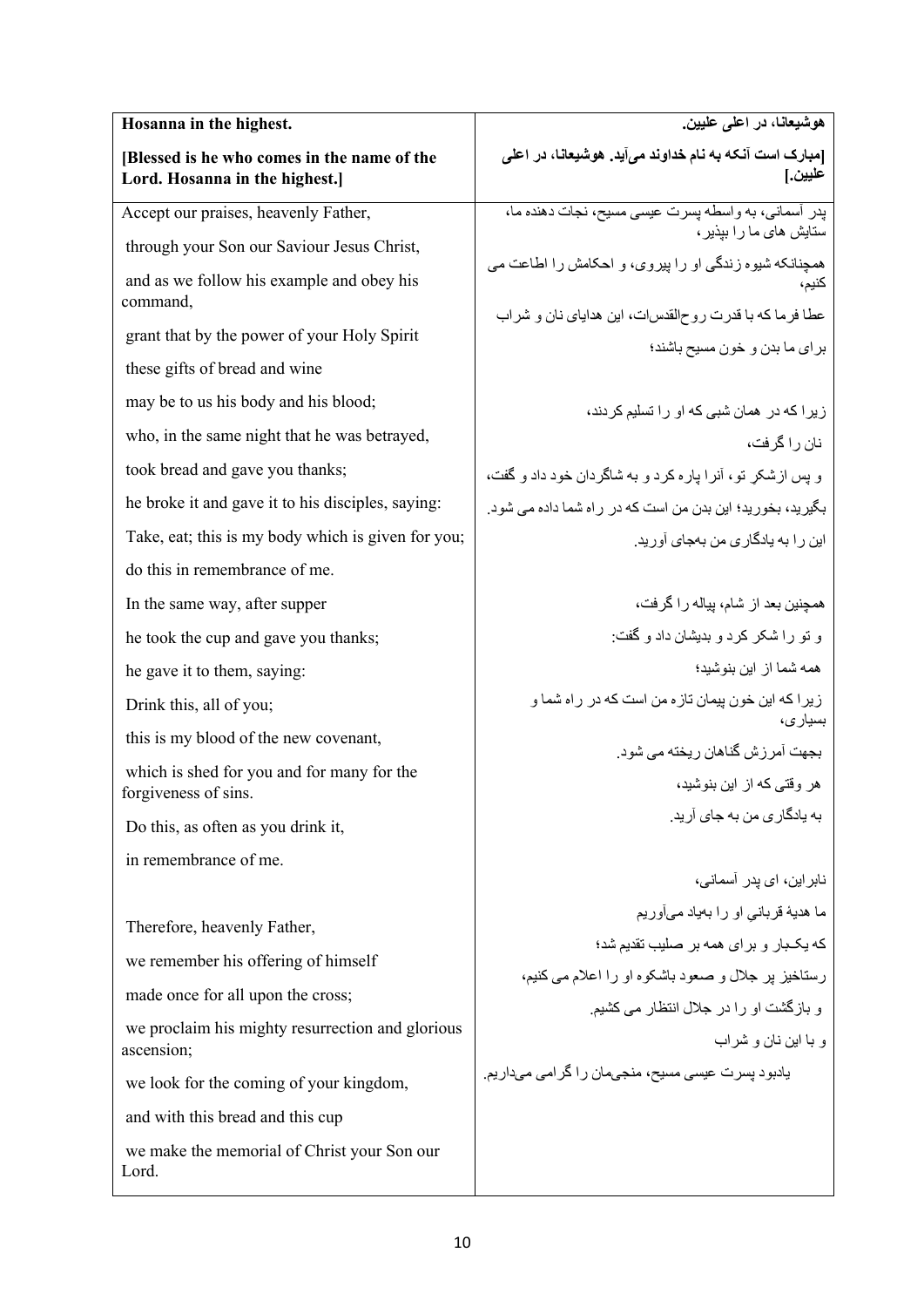| One of these four acclamations is used                | یکی از این چهارگفتار زیر را میتوان ادا کر د:          |
|-------------------------------------------------------|-------------------------------------------------------|
| Great is the mystery of faith:                        | چه عظیم است راز ایمان:                                |
| <b>Christ has died:</b>                               | مسيح جان داد؛                                         |
| Christ is risen:                                      | مسيح برخاسته است؛                                     |
| Christ will come again.                               | مسيح بازخواهدگشت.                                     |
| (or)                                                  | (یا)                                                  |
| Praise to you, Lord Jesus:                            | سیاس بر تو این خداوند عیسی:                           |
| Dying you destroyed our death,                        | با مرگ خود، مرگ را نابود نمودی،                       |
| rising you restored our life:                         | با قیامت خود، زندگی را احیا کردی؛                     |
|                                                       | خداوند عیسی، در جلال خود بازگرد.                      |
| Lord Jesus, come in glory.                            |                                                       |
| Accept through him, our great high priest,            | خداوندا، توسط كاهن اعظم ما، عيسى مسيح،                |
| this our sacrifice of thanks and praise,              | این قر بانیهای حمد و ستایش ما ر ۱ بیذیر ،             |
| and as we eat and drink these holy gifts              | همانطور كه در حضور الهي برشكوهت،                      |
| in the presence of your divine majesty,               | این نان و شراب مقدس را میخوریم و مینوشیم.             |
| renew us by your Spirit,                              | ما را در روح خود تازه کن،                             |
| inspire us with your love                             | و از محبت خود در ما بدَم،                             |
| and unite us in the body of your Son,                 | و ما را در بدن بسر بگانه ات، عیسی مسیح، متحد کن.      |
| Jesus Christ our Lord.                                |                                                       |
|                                                       | بهو اسطهٔ او ، با او ، و در او ،                      |
| Through him, and with him, and in him,                | در يگانگي روحالقدس،                                   |
|                                                       | و بههمراه تمامی کسانی که در اسمان و بر زمین در حضور   |
| in the unity of the Holy Spirit,                      | تو می یستند،                                          |
| with all who stand before you in earth and<br>heaven, | با سرودهای ستایش آمیزِ جاودانی تو را میپرستیم، ای پدر |
| we worship you, Father almighty,                      |                                                       |
| in songs of everlasting praise:                       |                                                       |
|                                                       | برکت و حرمت، جلال و قدرت                              |
| Blessing and honour and glory and power               | از آنِ تو باد از حال تا به ابد.                       |
| be yours for ever and ever.                           | امين                                                  |
| Amen.                                                 |                                                       |
| The service continues with the Lord's Prayer.         | مراسم با دعای ربانی ادامه بیدا میکند.                 |
|                                                       |                                                       |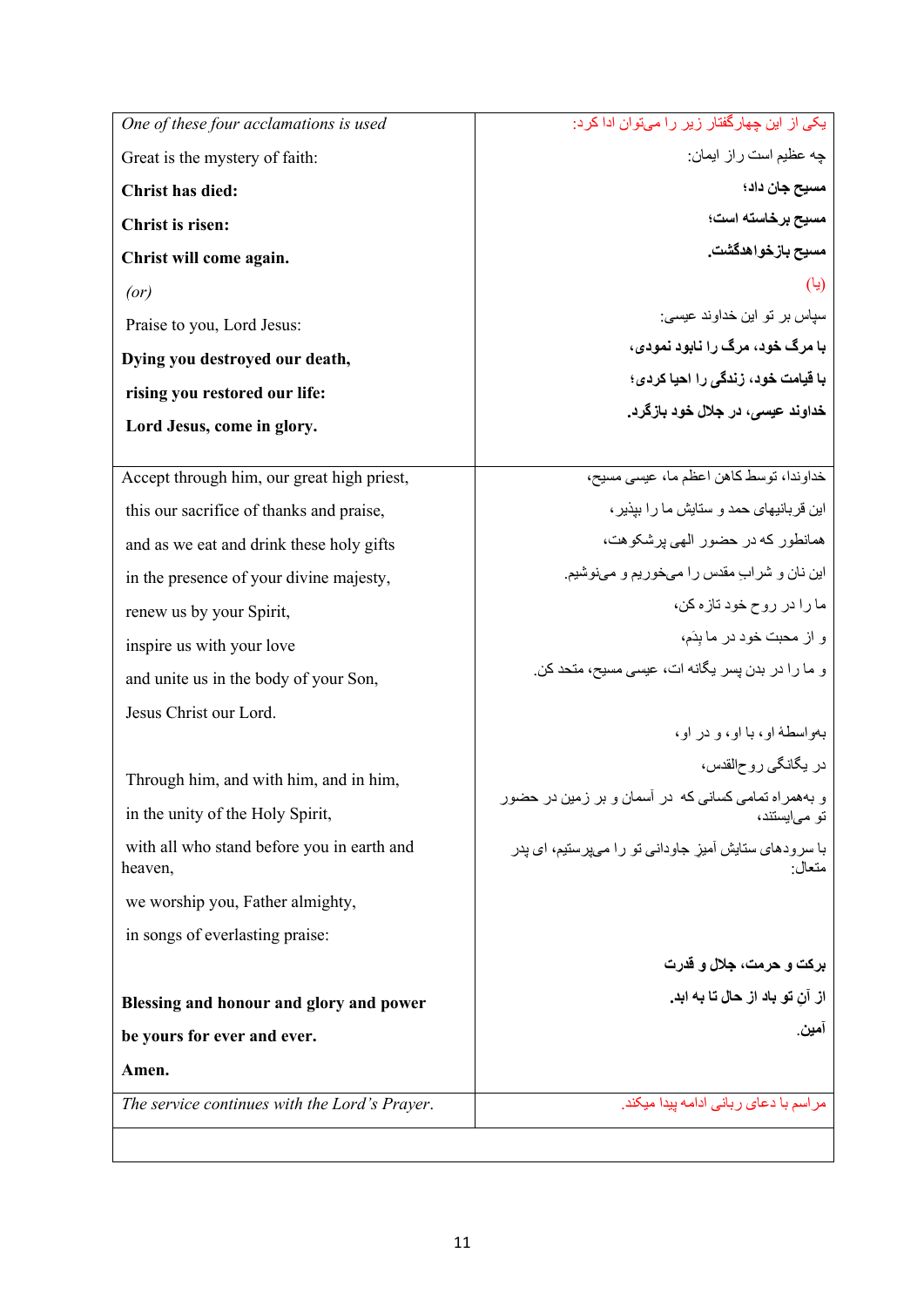| The service continues with the Lord's Prayer.                         | جلسه با دعای ر بانی ادامه می پاید:                                                  |
|-----------------------------------------------------------------------|-------------------------------------------------------------------------------------|
| The Lord's Prayer                                                     | دعای ربانی                                                                          |
| As our Saviour taught us, so we pray                                  | سر بر ست: همانطور که نجات دهنده ما به ما یاد داد، دعا                               |
| Our Father in heaven,                                                 | ميكنيم:                                                                             |
| hallowed be your name,                                                | ا <i>ی</i> بدر ما که در آسمانی،                                                     |
| your kingdom come,                                                    | نام تو مقدس باد،                                                                    |
| your will be done,                                                    | ملکو ت تو بیاید،                                                                    |
| on earth as in heaven.                                                | ار اده تو چنانکه در آسمان است،                                                      |
| Give us today our daily bread.                                        | بر زمین نیز کرده شود.                                                               |
| Forgive us our sins                                                   | نان كفاف ما را امروز به ما بده.<br>گناهان ما ر ۱ ببخش،                              |
| as we forgive those who sin against us.                               |                                                                                     |
| Lead us not into temptation                                           | جنانكه ما نيز مقصرين خود را مي بخشيم،<br>ما را در آزمایش میاور،                     |
| but deliver us from evil.                                             | بلکه از شریر ر هایی ده.                                                             |
| For the kingdom, the power,                                           | زيرا كه ملكوت و قدرت و جلال                                                         |
| and the glory are yours                                               | تا ابد الاباد از آن تو است.                                                         |
| now and for ever.                                                     | امين!                                                                               |
| Amen.                                                                 |                                                                                     |
| <b>Breaking of the Bread</b>                                          |                                                                                     |
| يار ه كردن نان                                                        |                                                                                     |
| The president breaks the consecrated bread.                           | سر بر ست نان تقدیس شده ر ا بار ه میکند.                                             |
|                                                                       |                                                                                     |
| We break this bread                                                   | این نان را پار ه میکنیم                                                             |
| to share in the body of Christ.                                       | تا در بدن مسیح شریک شویم.                                                           |
| Though we are many, we are one body,                                  | گرچه بسياريم، يک بدن هستيم،                                                         |
| because we all share in one bread.                                    | چونکه همه در یک نان با هم شریک هستیم.                                               |
| The Agnus Dei may be used as the bread is<br>broken                   | همز مان با يار ه كردن نان، جماعت مي توانند <i>دعاى The</i><br>Angus Dei را بخوانند. |
| Lamb of God, you take away the sin of the                             | <i>ای</i> برهٔ خدا، تو گناه جهان را برمی داری.                                      |
| world, have mercy on us.                                              | بر مارحم فرما.                                                                      |
| Lamb of God, you take away the sin of the<br>world, have mercy on us. | ای برهٔ خدا، تو گناه جهان را برمی داری،                                             |
|                                                                       | بر ما رحم فرما. ای برهٔ خدا، تو گناه جهان را برمی داری،                             |
| Lamb of God, you take away the sin of the<br>world, grant us peace.   | به ما صلح و سلامتی عطا فرما.                                                        |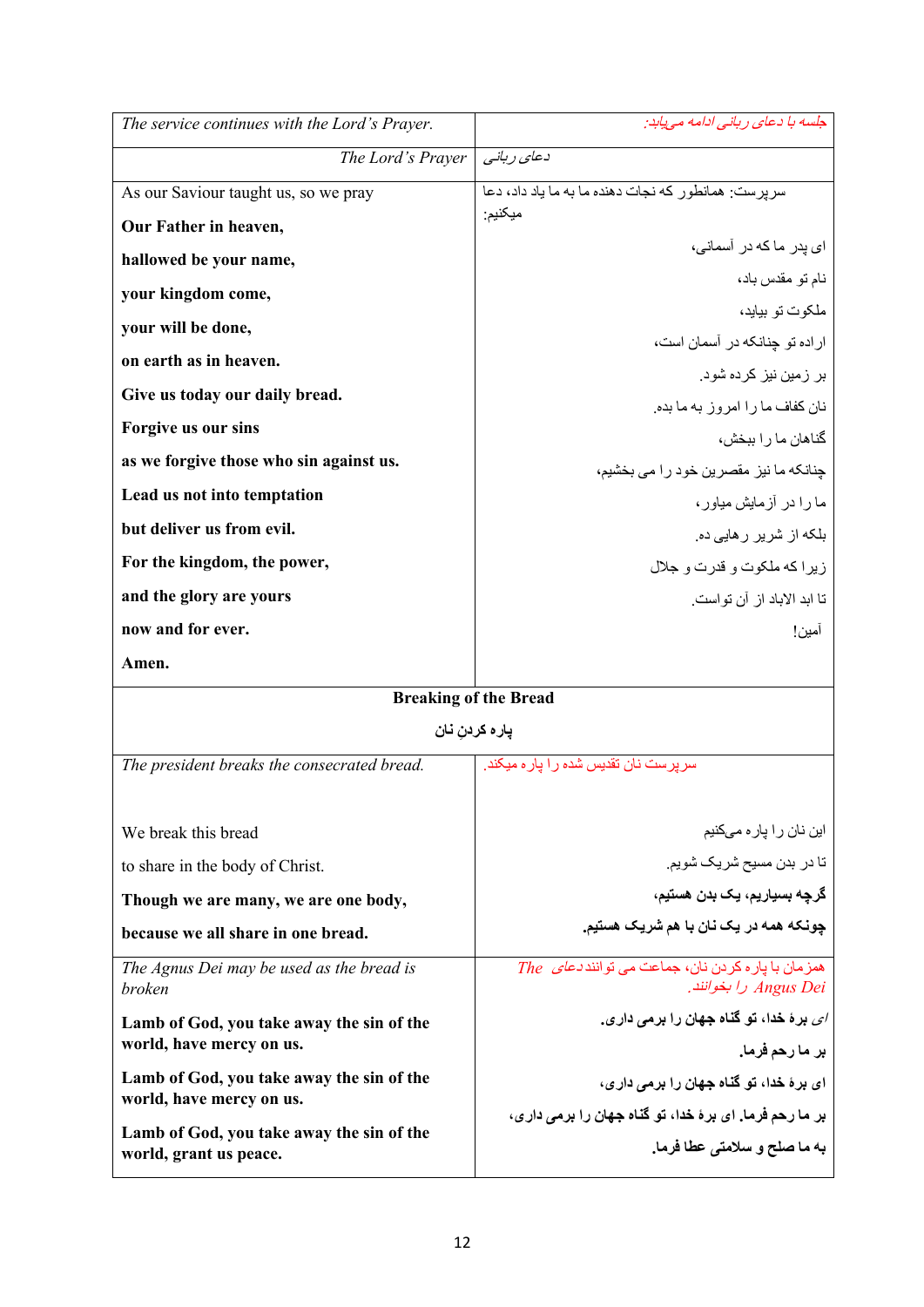| (or)                                                        | (یا)                                                                            |
|-------------------------------------------------------------|---------------------------------------------------------------------------------|
| Jesus, Lamb of God,                                         | ای عیسی، برهٔ <b>خد</b> ا،                                                      |
| have mercy on us.                                           | بر ما رحم فرما.                                                                 |
| Jesus, bearer of our sins,                                  | ای عیسی، حامل گناهان ما،                                                        |
| have mercy on us.                                           | بر مارحم فرما.                                                                  |
| Jesus, redeemer of the world,                               | ای عیسی، رهاننده جهان،                                                          |
| grant us peace.                                             | به ما صلح و سلامتی عطا فرما.                                                    |
| Giving of Communion                                         | دادن نان و جام                                                                  |
| The president says one of these invitations to<br>communion | سر پر ست یکی از این جملات زیر را به عنوان دعوت در<br>مشار کت مقدس مے گو بد ِ    |
| Draw near with faith.                                       | با ایمان نز دیک بیایید.                                                         |
| Receive the body of our Lord Jesus Christ                   | بدن خداوند ما عیسای مسیح را که برای شما داده است،                               |
| which he gave for you,                                      | و خون او را که در راه شما ریخته است، دریافت کنید.                               |
| and his blood which he shed for you.                        | بخوريد و بنوشيد،                                                                |
| Eat and drink                                               | به یاد بیاور ید که او بر ای شما جان داد.                                        |
| in remembrance that he died for you,                        | او را بوسیله ایمان و با شکرگز اری،                                              |
| and feed on him in your hearts                              | غذای قلبی خود سازید.                                                            |
| by faith with thanksgiving.                                 |                                                                                 |
| (or)                                                        | (یا)                                                                            |
| Jesus is the Lamb of God                                    | عیسی بر ۂ خداست                                                                 |
| who takes away the sin of the world.                        | که گناه جهان ر ۱ بر می دار د.<br>مبارک باد کسانیکه به ضیافت شام او دعوت شدهاند، |
| Blessed are those who are called to his supper.             |                                                                                 |
| Lord, I am not worthy to receive you,                       | خداوندا، من شايسته نيستم كه از تو يذيرايي كنم،                                  |
| but only say the word, and I shall be healed.               | اما اكَر فَقط سخني بكَويي، شَفَا خواهم يافت.                                    |
| (or)                                                        | (یا)                                                                            |
| God's holy gifts                                            | هدایا <i>ی</i> مقدس خدا                                                         |
| for God's holy people.                                      | براي قوم مقدس خدا.                                                              |
| Jesus Christ is holy,                                       |                                                                                 |
| Jesus Christ is Lord,                                       | عی <i>سی</i> مسیح قدوس است،                                                     |
| to the glory of God the Father.                             | عی <i>سی</i> مسیح خداوند است،                                                   |
|                                                             | برا <i>ی</i> جلال خدای یدر .                                                    |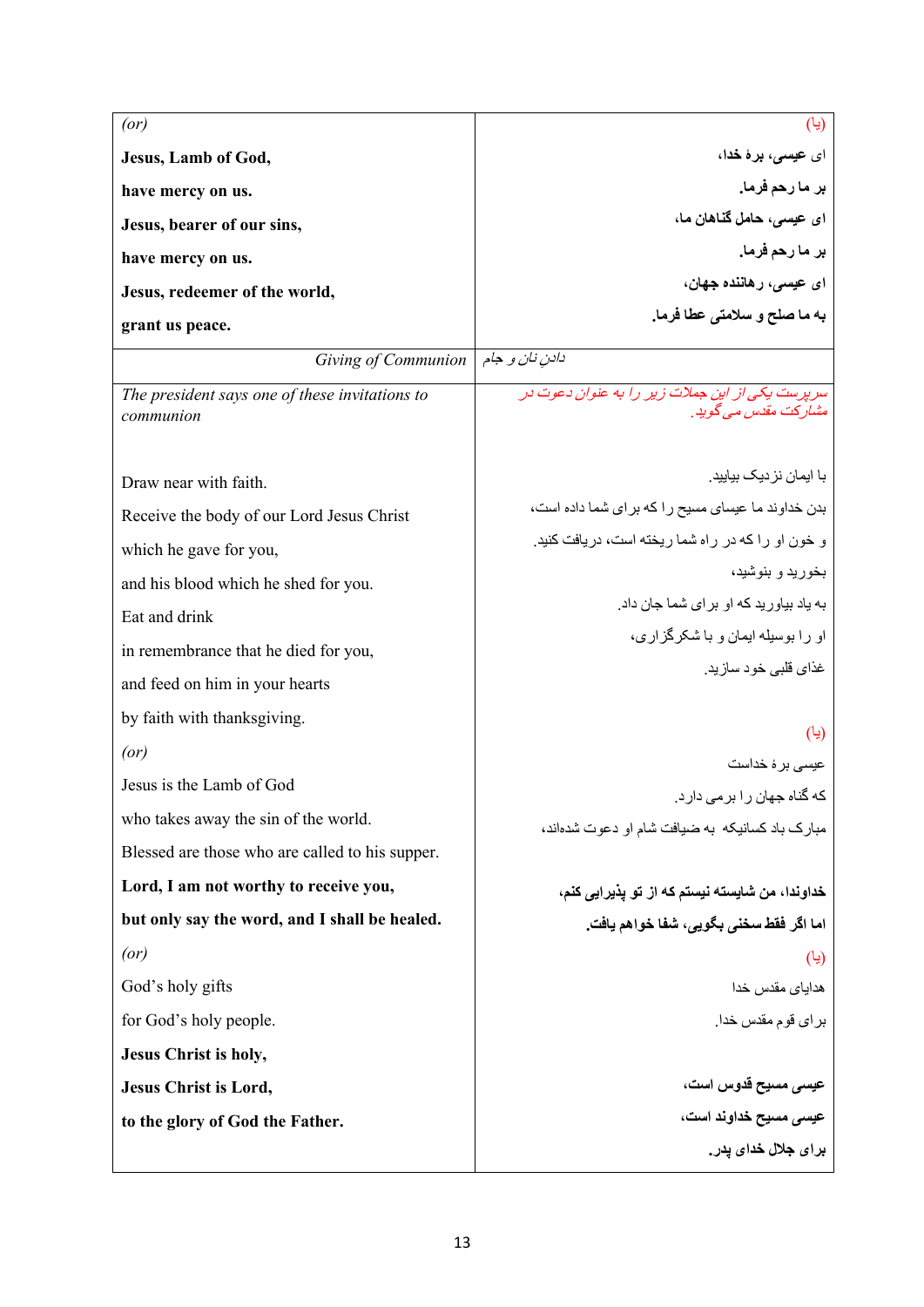| or, from Easter Day to Pentecost                                                  | يا، از صبح قيام تا روز بنتيكاست                                                                                                                      |
|-----------------------------------------------------------------------------------|------------------------------------------------------------------------------------------------------------------------------------------------------|
| Alleluia. Christ our passover is sacrificed for us.                               | هللویا. مسیح، برهٔ فَصَح برای ما قربانی شده است.                                                                                                     |
| Therefore let us keep the feast. Alleluia.                                        |                                                                                                                                                      |
|                                                                                   | يس، بياييم ضيافت الهي را بريا كنيم. هللويا.                                                                                                          |
| The president and people receive communion.                                       | سر پر ست و سایر شرکت کنندگان عشای مقدس را در پافت                                                                                                    |
| Authorized words of distribution are used and the<br>communicant replies<br>Amen. | در حین اجرا، خادم به هر یک از شرکت کنندگان عبارات و<br>جملاتی از کتاب،قدس یا متنهای معتبر را می گوید. و شرکت<br>کننده گان هر بار در جواب می گویند: . |
|                                                                                   | آمين.                                                                                                                                                |
| Prayer after Communion                                                            | دعای بس از مشارکت مقدس                                                                                                                               |
| Silence is kept                                                                   | سکوت رعایت شود.                                                                                                                                      |
| The Post Communion or another suitable prayer<br>is said.                         | دعایی مناسب بس از مشارکت مقدس ذکر می شود.                                                                                                            |
| All may say one of these prayers                                                  | جماعت میتوانند یکی از این دعاها را با هم بگویند:                                                                                                     |
| <b>Almighty God,</b>                                                              | ای خدای قادر مطلق،                                                                                                                                   |
| we thank you for feeding us                                                       | تو را سپاس میگوییم که با بدن و خون پسر خود عیسی مسیح                                                                                                 |
| with the body and blood of your Son Jesus<br>Christ.                              | ما را خوراک دادی،                                                                                                                                    |
| Through him we offer you our souls and bodies                                     | اینک جسم و جان خود را به عنوان قربانی زنده بوسیله او به                                                                                              |
| to be a living sacrifice.                                                         | تو تقديم ميداريم.                                                                                                                                    |
| Send us out                                                                       | ما را به نیروی روح خود بفرست                                                                                                                         |
| in the power of your Spirit                                                       | تا کار و زندگیمان برای ستایش و جلال تو باشد.                                                                                                         |
| to live and work                                                                  | امين!                                                                                                                                                |
| to your praise and glory.                                                         |                                                                                                                                                      |
| Amen.                                                                             | (یا)                                                                                                                                                 |
| (or)                                                                              | ای پدر همگان،                                                                                                                                        |
| Father of all,                                                                    | تو را حمد و سیاس می گوییم،                                                                                                                           |
| we give you thanks and praise,                                                    | زیرا هنگامی که هنوز دور بودیم، ما را در پسر خود ملاقات                                                                                               |
| that when we were still far off                                                   | کردی و به خانه باز آوردی.                                                                                                                            |
| you met us in your Son and brought us home.                                       |                                                                                                                                                      |
| Dying and living, he declared your love,                                          | او با مرگ و زندگی خود، محبت تو را اعلام کرده، ما را فیض<br>بخشبد،                                                                                    |
| gave us grace, and opened the gate of glory.                                      |                                                                                                                                                      |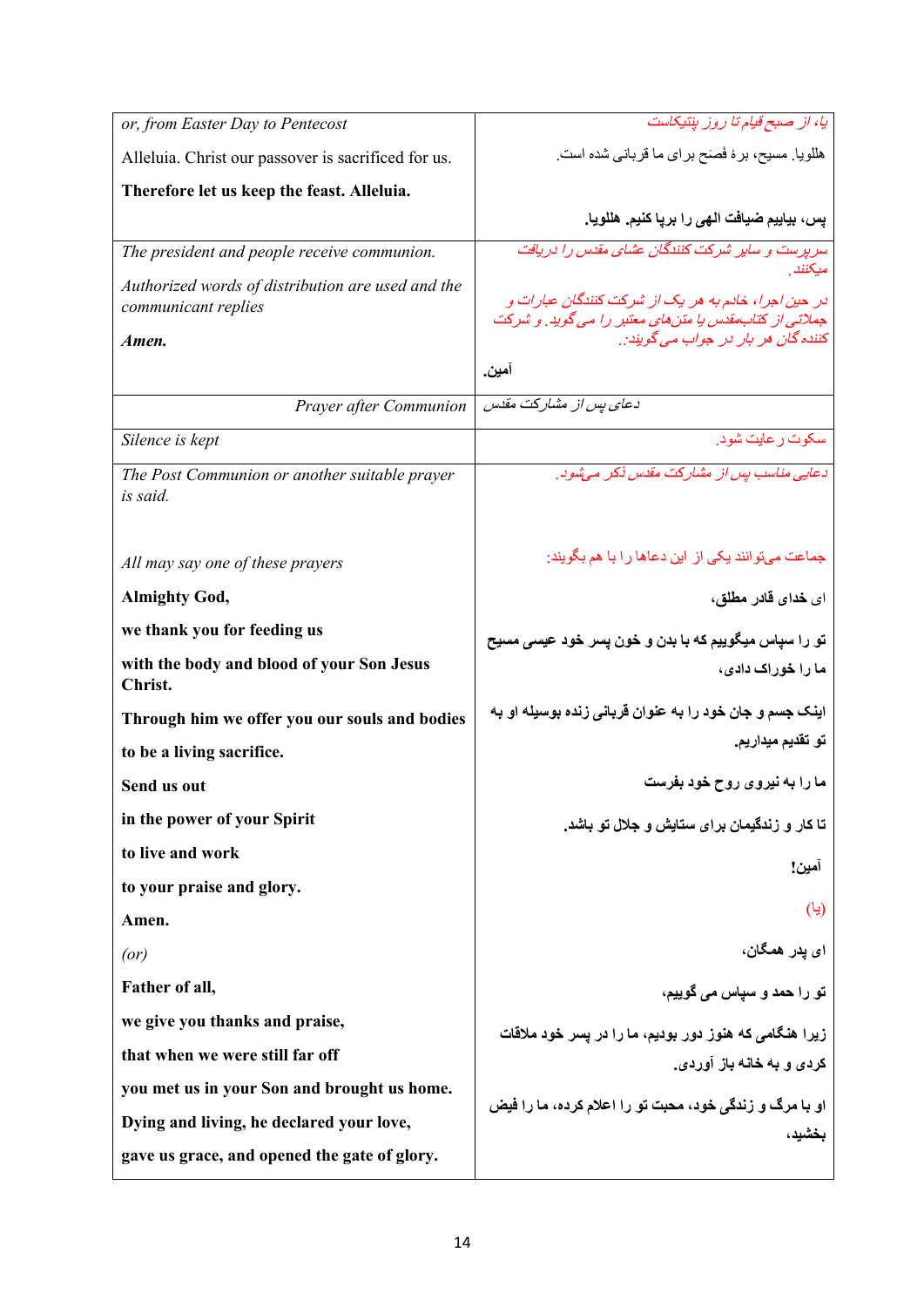| May we who share Christ's body live his risen<br>life; | و دروازهٔ جلال را برای ما گشود.                                    |
|--------------------------------------------------------|--------------------------------------------------------------------|
| we who drink his cup bring life to others;             | ببخش تا ما، کسانیکه در بدن مسیح سهیم می شویم، قوت                  |
| we whom the Spirit lights give light to the            | رستاخیز او را زندگی کنیم.                                          |
| world.                                                 | و ما، کسانیکه از جام او م <i>ی</i> نوشیم، زندگ <i>ی</i> بخش دیگران |
| Keep us firm in the hope you have set before           | باشيم؛                                                             |
| us,                                                    | و ما را که روح منور کرده است، به جهان نور گستر باشیم.              |
| so we and all your children shall be free,             | ما را در امیدی که بدست آورده ایم استوار ساز ؛ تا ما و همهٔ         |
| and the whole earth live to praise your name;          | فرزندان تو آزاد بشويم،                                             |
| through Christ our Lord. Amen.                         |                                                                    |
|                                                        | و تمامی جهان برای ستایش نام تو زیست کنند؛ بوسیله خداوند            |
|                                                        | ما مسيح. آمين                                                      |
| The Dismissal                                          | دعاى خاتمه                                                         |
| The peace of God,                                      |                                                                    |
| which passes all understanding,                        | سلامتى خدا،                                                        |
| keep your hearts and minds                             | كه فوق از تمامى عقل است،                                           |
| in the knowledge and love of God,                      | دلها و ذهنهای شما را در معرفت و محبت خدا                           |
| and of his Son Jesus Christ our Lord;                  | و پسر او خداوند ما عیسی مسیح نگاهدارد.                             |
| and the blessing of God almighty,                      | و بركت خداي قادر مطلق،                                             |
| the Father, the Son, and the Holy Spirit,              | يدر، پسر و روح القدس با شما باد،                                   |
| be among you and remain with you always.               | و در شما بماناد از حال نا به ابد.                                  |
| Amen.                                                  | امين.                                                              |
| Go in peace to love and serve the Lord.                | به سلامت بروید و خداوند را محبت و خدمت کنید.                       |
| In the name of Christ. Amen.                           | در نام مسيح. آمين.                                                 |
| (or)                                                   | (یا)                                                               |
| Go in the peace of Christ.                             | در سلامت مسيح برويد                                                |
| <b>Thanks be to God.</b>                               | خدا را سیاس باد.                                                   |
| (or)                                                   | (یا)                                                               |
| from Easter Day to Pentecost                           | از صبح قیام تا روز پنتیکاست،                                       |
| Go in the peace of Christ. Alleluia, alleluia.         | در سلامت مسيح برويد. هللويا، هللويا.                               |
| Thanks be to God. Alleluia, alleluia.                  | خدا را سياس باد. هللويا، هللويا.                                   |
| The ministers and people depart.                       | كشيش و جماعت از كليسا خارج مي شوند.                                |